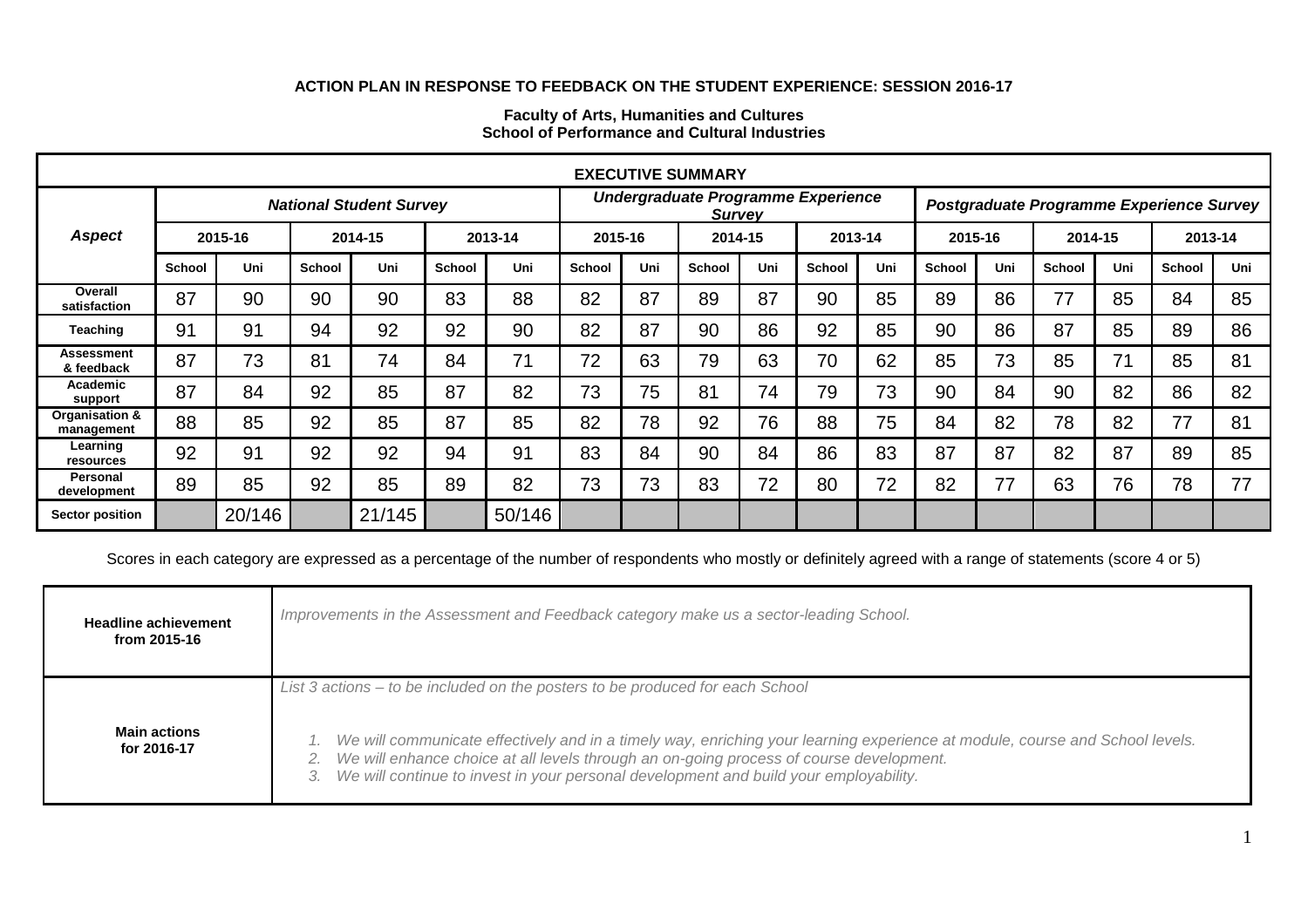| Good practice examples<br>from 2015-16 | List examples of innovative practice and developments which are of wider interest across the University<br>1. Our new undergraduate curriculum was commended as excellent by our External Examiner in the University's Student Academic<br><b>Experience Review team.</b><br>2. Full and effective use of the Grademark tool for Assessment and Feedback has helped us provide detailed, accessible and prompt<br>feedback which has proved useful for students' further academic development.<br>3. The development of our 'The Next Stage' programme of events supports employability embedded in the curriculum across all levels. |
|----------------------------------------|---------------------------------------------------------------------------------------------------------------------------------------------------------------------------------------------------------------------------------------------------------------------------------------------------------------------------------------------------------------------------------------------------------------------------------------------------------------------------------------------------------------------------------------------------------------------------------------------------------------------------------------|
| <b>Summary of student</b>              | This document was co-written by the Director of Student Education and the School Student Representative. We consulted with Course                                                                                                                                                                                                                                                                                                                                                                                                                                                                                                     |
| involvement in the production          | Representatives at all levels and they shared the Action Plan with you. You also contributed to the final Action Plan through social media,                                                                                                                                                                                                                                                                                                                                                                                                                                                                                           |
| of this Action Plan                    | meetings and individual discussions with each other.                                                                                                                                                                                                                                                                                                                                                                                                                                                                                                                                                                                  |

## **AGREED ACTION PLAN IN RESPONSE TO FEEDBACK ON THE STUDENT EXPERIENCE: SESSION 2016-17**

|                         | School:                                                                                                                                                                                                                                                                                                                                                                                                                                                                                                                                                                                                                                  | <b>Faculty:</b>                                                                                                                                                                                                                                                                                                                                                                                                                                                                                                                                                                                                                                                                                                                                                                                                                                                                                                                                                                                      |                                                                                                                                                                                                                                                                                                                                                                                                           |
|-------------------------|------------------------------------------------------------------------------------------------------------------------------------------------------------------------------------------------------------------------------------------------------------------------------------------------------------------------------------------------------------------------------------------------------------------------------------------------------------------------------------------------------------------------------------------------------------------------------------------------------------------------------------------|------------------------------------------------------------------------------------------------------------------------------------------------------------------------------------------------------------------------------------------------------------------------------------------------------------------------------------------------------------------------------------------------------------------------------------------------------------------------------------------------------------------------------------------------------------------------------------------------------------------------------------------------------------------------------------------------------------------------------------------------------------------------------------------------------------------------------------------------------------------------------------------------------------------------------------------------------------------------------------------------------|-----------------------------------------------------------------------------------------------------------------------------------------------------------------------------------------------------------------------------------------------------------------------------------------------------------------------------------------------------------------------------------------------------------|
| <b>Aspect</b>           | Progress with 2015-2016 actions and<br>indication of impact                                                                                                                                                                                                                                                                                                                                                                                                                                                                                                                                                                              | Agreed Issues/Actions for 2016-2017                                                                                                                                                                                                                                                                                                                                                                                                                                                                                                                                                                                                                                                                                                                                                                                                                                                                                                                                                                  | <b>Responsibility/Expected completion date</b>                                                                                                                                                                                                                                                                                                                                                            |
| Overall<br>satisfaction | We have an Overall Satisfaction rate of 87% in<br>the NSS, with the Theatre & Performance course<br>achieving 89%. Programme Surveys yielded<br>varying results, but at the top end our large CCE<br>cohort registered a Faculty-leading 96% Overall<br>Satisfaction rate. We have taken care to deepen<br>our understanding of your perceptions and overall<br>programme experience. This has been successful<br>in some areas, slightly less so in others $-$ and<br>work continues in order to address these mixed<br>results. Our strategy to raise your awareness of<br>your employability potential has had significant<br>impact. | We will further develop the support strategies that<br>have been successful. We will strive to improve<br>clarity of communication at Level 1 and in some<br>areas of post-graduate study. These will be two<br>key areas of focus in our communication strategy.<br><b>Actions: Programme Leader and Student</b><br>Education Service (SES) team will work together<br>to develop Induction+, a support programme<br>which enables students to fully understand and<br>meet the challenges involved in the transition from<br>FE to HE. A similar programme will be developed<br>at post-graduate level.<br>Programme Leader will develop a bespoke Action<br>Plan for MA Writing for Performance and<br>Publication (WPP), which will address issues<br>around communication and Assessment &<br>Feedback.<br>The academic and SES teams will maintain<br>communications with our post-graduate students<br>through the Student Staff Forum and School<br>Representative for Taught Postgraduates. | Responsibility: Programme leaders SES,<br>personal tutors, PGT Tutor.<br><b>Completion Date: Induction+ and MA WPP</b><br>Action Plan have been implemented with<br>immediate effect, as have drop-in sessions.<br>Overall communication strategy, including focus<br>on Personal Tutorial support, will be continuous<br>throughout the year. PGT Induction+ will be<br>developed throughout Semester 2. |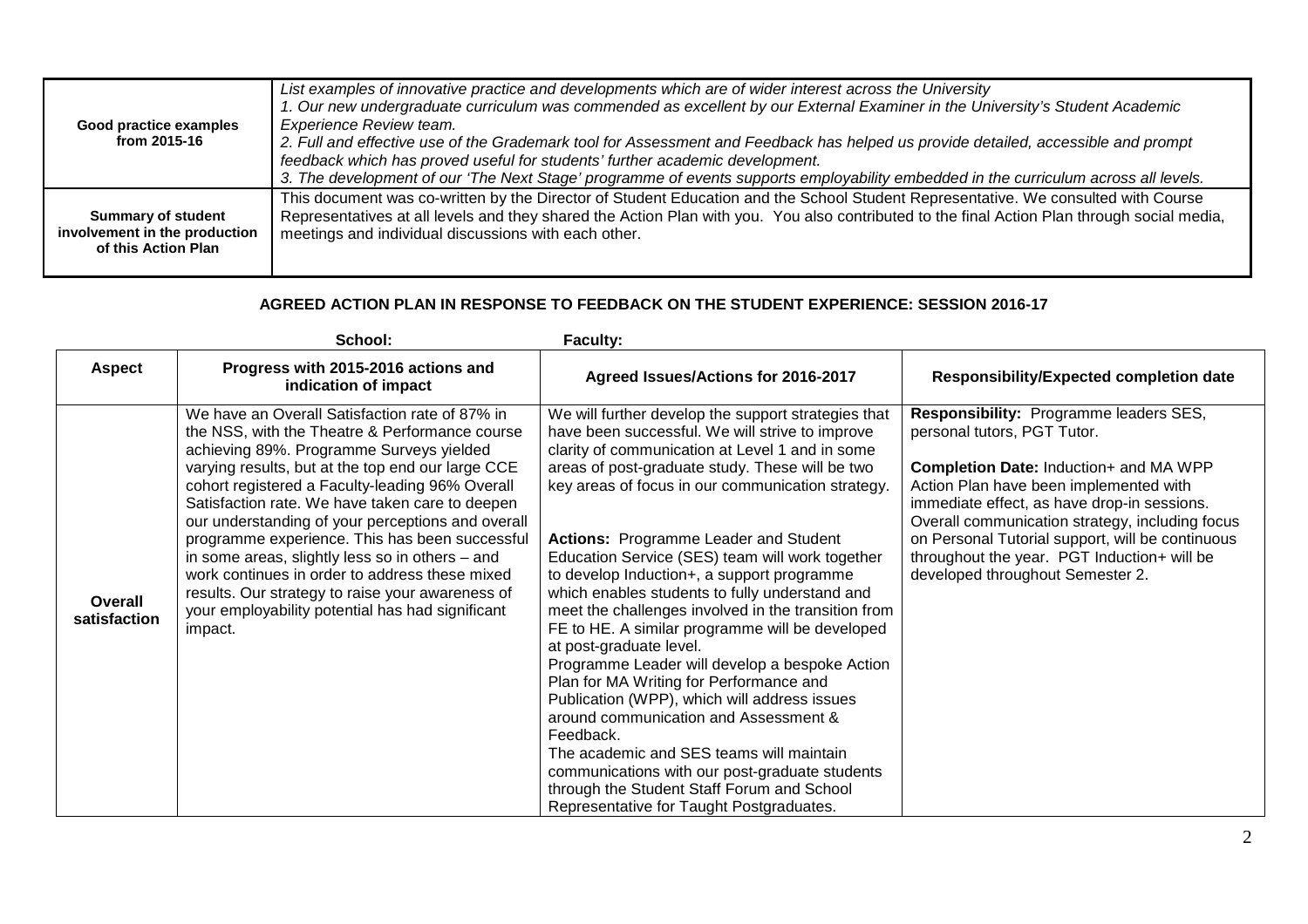|                                   |                                                                                                                                                                                                                                                                                                                                                                                                                                                                                                                                                                                                                                                                                                                                                                                                   | The DSE and Head of School (HoS) will develop<br>a deeper understanding of your student<br>experience through drop-in sessions and                                                                                                                                                                                                                                                                                                                                                                                                                                |                                                                                                                                                                                                                                                                                                                                                                                                                                                                        |
|-----------------------------------|---------------------------------------------------------------------------------------------------------------------------------------------------------------------------------------------------------------------------------------------------------------------------------------------------------------------------------------------------------------------------------------------------------------------------------------------------------------------------------------------------------------------------------------------------------------------------------------------------------------------------------------------------------------------------------------------------------------------------------------------------------------------------------------------------|-------------------------------------------------------------------------------------------------------------------------------------------------------------------------------------------------------------------------------------------------------------------------------------------------------------------------------------------------------------------------------------------------------------------------------------------------------------------------------------------------------------------------------------------------------------------|------------------------------------------------------------------------------------------------------------------------------------------------------------------------------------------------------------------------------------------------------------------------------------------------------------------------------------------------------------------------------------------------------------------------------------------------------------------------|
|                                   |                                                                                                                                                                                                                                                                                                                                                                                                                                                                                                                                                                                                                                                                                                                                                                                                   | advertised office hours.<br>There will also be a renewed focus on Personal<br>Tutorial support.                                                                                                                                                                                                                                                                                                                                                                                                                                                                   |                                                                                                                                                                                                                                                                                                                                                                                                                                                                        |
| <b>Teaching</b>                   | Your satisfaction with our teaching is at 91%<br>(NSS), which compares with the University level<br>of attainment. Your satisfaction at post-graduate<br>level exceeds university averages by some<br>margin. This reflects our investment of time and<br>care in how you experience our teaching. Our aim<br>to improve communication of study choices has<br>been achieved to some extent through personal<br>tutorials, programme emails, VLE announcements<br>for Discovery Theme pages and year-end<br>meetings. But there is still more work to $do - as$<br>our slight dip in NSS percentage suggests.<br>Your postgraduate surveys indicate you are highly<br>satisfied with accessibility of tutorial support, and<br>you awarded consistently high percentages for<br>staff enthusiasm. | We will continue to build a clearer understanding<br>of the links between your module, your course<br>and your School experience.<br>Actions: We will further develop the<br>communication strategy. This will be achieved via<br>your personal tutorials primarily, but also through<br>scheduled drop-in sessions and our office hours.<br>HoS and DSE will augment Staff Student Forum<br>by addition meetings with the School Rep and the<br>course reps. Actions from staff programme<br>meetings will be communicated to you via School<br>and course Reps. | Responsibility: HoS, DSE, personal tutors,<br>programme leaders.<br>Completion Date: A drive to promote drop-<br>ins/office hours and weekly bulletins have been<br>implemented with immediate effect. HoS and DSE<br>have started additional meetings with School Rep<br>and course reps. All aspects of communications<br>strategy will be in place by end Semester 1,<br>including enhanced or refined use VLE, email,<br>social media and plasma screen platforms. |
| <b>Assessment</b><br>and feedback | At 87%, the School is ahead of the University<br>average by a full 14%. Communication about<br>moderation and double-marking processes has<br>provided you with assurance about the fairness<br>and consistency of our marking processes. We<br>return feedback for written work via Grademark,<br>which has addressed an issue surrounding<br>promptness. We have streamlined our feedback,<br>and we focus on 'Further Development' and<br>guidance for improvement.<br>The continuation of vivas for some of your<br>practical work has proved successful, as has our<br>development of detailed processes of formative<br>assessment at all levels. The School is joint 3rd<br>from the top in the University in this category<br>(NSS).                                                      | You told us there was an issue with the<br>promptness of feedback. We solved this problem<br>and in so doing we have streamline methods of<br>returning your feedback to you. We will continue<br>to address any lingering perceptions around<br>fairness that may still exist.<br><b>Actions: DSE and Assessment Lead will continue</b><br>to work with our academic staff to develop the<br>clarity of your feedback. The DSE will monitor, on<br>a module-by-module basis, any issues that may<br>arise with clarity and/or fairness.                          | Responsibility: DSE, Assessment Lead and<br>Module Leaders.<br>Completion Date: End of Semester 1.                                                                                                                                                                                                                                                                                                                                                                     |
|                                   |                                                                                                                                                                                                                                                                                                                                                                                                                                                                                                                                                                                                                                                                                                                                                                                                   |                                                                                                                                                                                                                                                                                                                                                                                                                                                                                                                                                                   | Responsibility: SES, personal tutors, module<br>tutors, Blended Learning Lead.                                                                                                                                                                                                                                                                                                                                                                                         |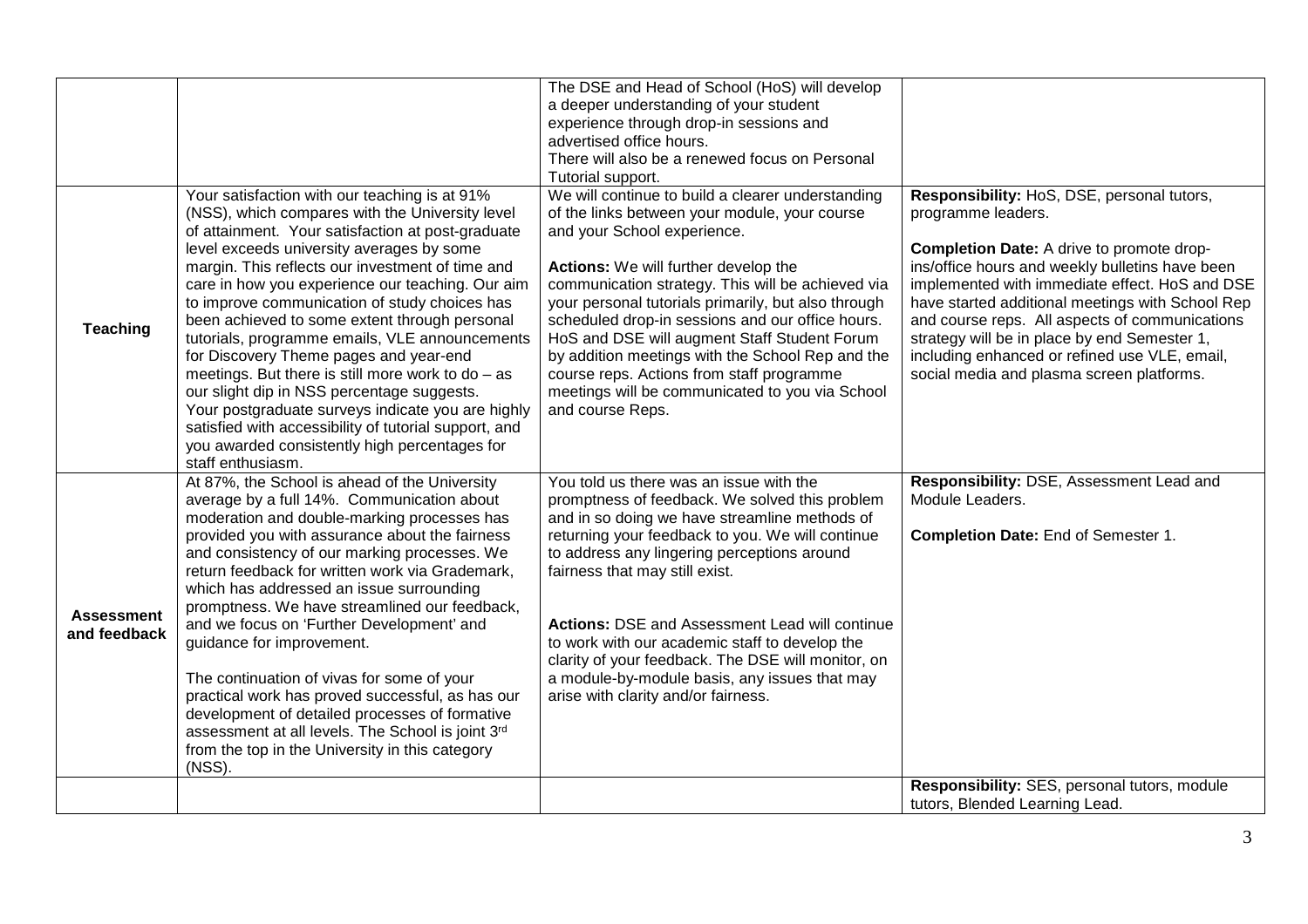| <b>Academic</b><br>support        | While the School is 3% above the University<br>average for Academic Support (NSS), as well as<br>maintaining last year's 90% satisfaction at post-<br>graduate level, we are aware our NSS return is<br>lower than last year. Consequently, we have<br>placed Academic Support at the heart of our<br>communication strategy. Building on effective<br>measures from last year, we are also re-<br>structuring induction process in order to support<br>transitional processes.                                                                                                                                                                                                                                                                                                                                                                                                                                                                                                                                                                       | Actions: Induction+ (see above) has been<br>implemented with immediate effect. The Blended<br>Learning Lead has co-ordinated School<br>participation in the pilot for in the supernumerary<br>Module, Learning in the Digital Age. This has<br>now replaced Flying Start. Tutors will focus on<br>maintaining high levels of support through your<br>personal tutorials.                                                                                                                                                   | Completion Date: On-going - end of Semester 2.                                                                                            |
|-----------------------------------|-------------------------------------------------------------------------------------------------------------------------------------------------------------------------------------------------------------------------------------------------------------------------------------------------------------------------------------------------------------------------------------------------------------------------------------------------------------------------------------------------------------------------------------------------------------------------------------------------------------------------------------------------------------------------------------------------------------------------------------------------------------------------------------------------------------------------------------------------------------------------------------------------------------------------------------------------------------------------------------------------------------------------------------------------------|----------------------------------------------------------------------------------------------------------------------------------------------------------------------------------------------------------------------------------------------------------------------------------------------------------------------------------------------------------------------------------------------------------------------------------------------------------------------------------------------------------------------------|-------------------------------------------------------------------------------------------------------------------------------------------|
| Organisation<br>and<br>management | This year has proved challenging in some<br>respects: we taught out three out-going<br>undergraduate courses and introduced your new<br>undergraduate curriculum. While post-graduate<br>surveys reflect a rise in your satisfaction rate, the<br>NSS has, by contrast, seen a slight dip. Provision<br>is much less complex in 2016-17, however; and<br>improvements in student experience at UG level<br>already seem marked. We aim to continue close<br>co-operation between your DSE and your SESM<br>and the SES team. They will meet weekly and<br>communicate more informally on a daily basis,<br>thus promoting the smoother running of all areas<br>of student education. We have made efforts with<br>your timetables to ensure appropriate spaces are<br>available for learning and teaching. Similarly, we<br>have created closer collaboration between the<br>DSE and School course reps through the Student<br>Staff Forum. Furthermore, the DSE and HoS<br>actively support your PCI Soc in promoting inter-<br>level communication. | Building on a significant increase of satisfaction in<br>the post-graduate survey results (78% to 84%),<br>we will work to address any issues around<br>communication with you at UG level.<br>Actions: Programme Leaders and tutors will<br>communicate with you via drop-ins and office<br>hours. At module level we will do this via email<br>and VLE announcements. We will develop School<br>social activities via your PCI Soc and work closely<br>with stage@leeds to facilitate your inter-level<br>communication. | Responsibility: SESM, personal tutors, module<br>tutors.<br><b>Completion Date: With immediate effect. In place</b><br>during Semester 1. |
| Learning<br>resources             | In accordance with last year's action point, the<br>DSE and programme leaders have worked closely<br>with SESM and stage@leeds to communicate<br>information about room-booking. While the NSS<br>percentage result has remained stable at a<br>favourable 92%, programme surveys at PGT have<br>risen significantly - from 82 to 87%. This is in part<br>due to our commitment to blended learning and                                                                                                                                                                                                                                                                                                                                                                                                                                                                                                                                                                                                                                               | We have made significant progress at PGT level,<br>and as we have far greater numbers of PGT<br>students this year our main aim is to continue<br>communication around room provision as a<br>priority.<br><b>Actions: Programme Leaders and Module</b><br>Leaders to continue working closely with                                                                                                                                                                                                                        | Responsibility: Programme Leaders, SESM,<br>stage@leeds manager.<br><b>Completion Date:</b> In place by the end of<br>semester 1.         |